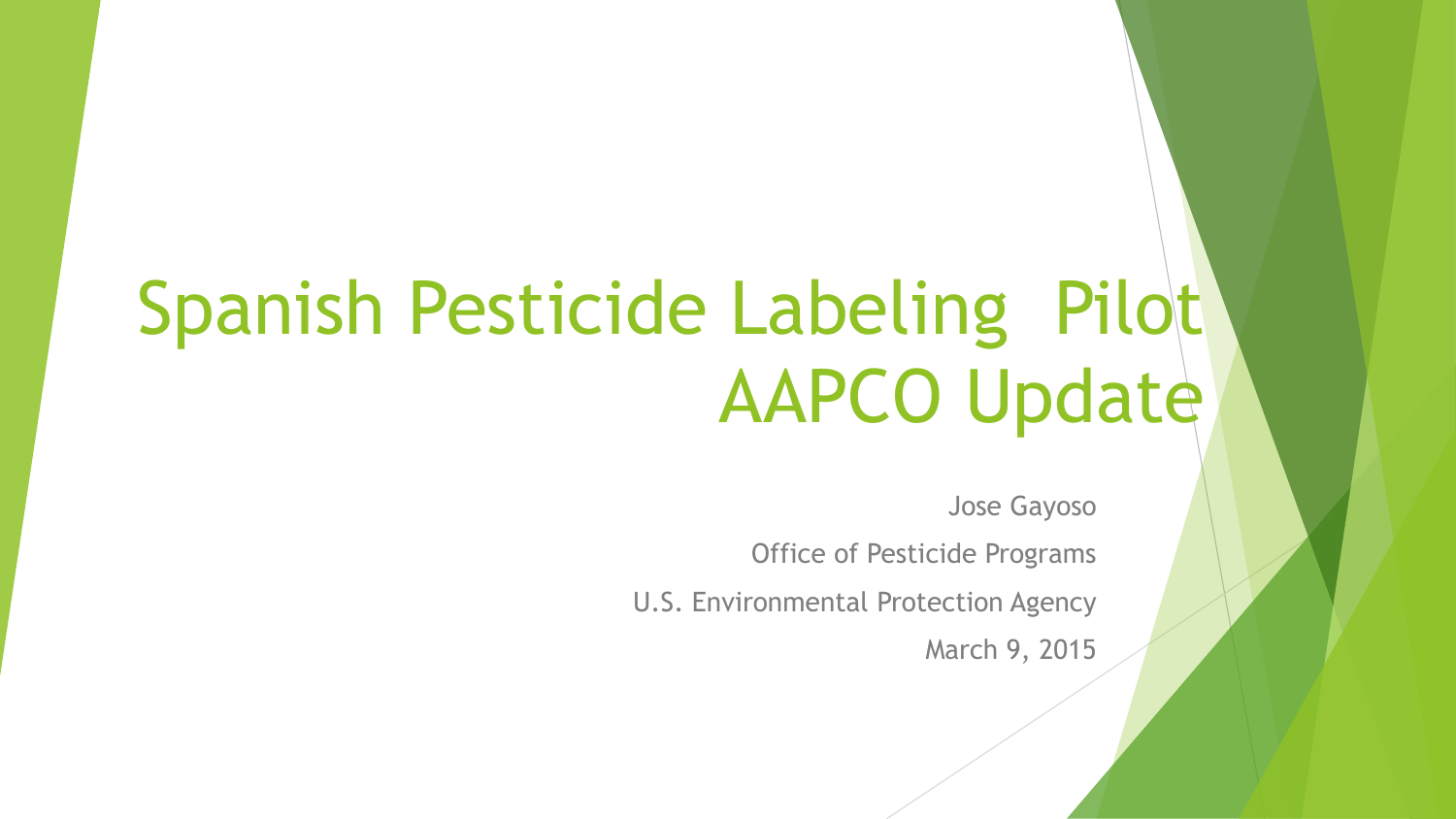### Presentation Overview

- **Background**
- Pilot Purpose
- **Pilot Elements**
- **Pilot Timeframe**
- **Cuestions**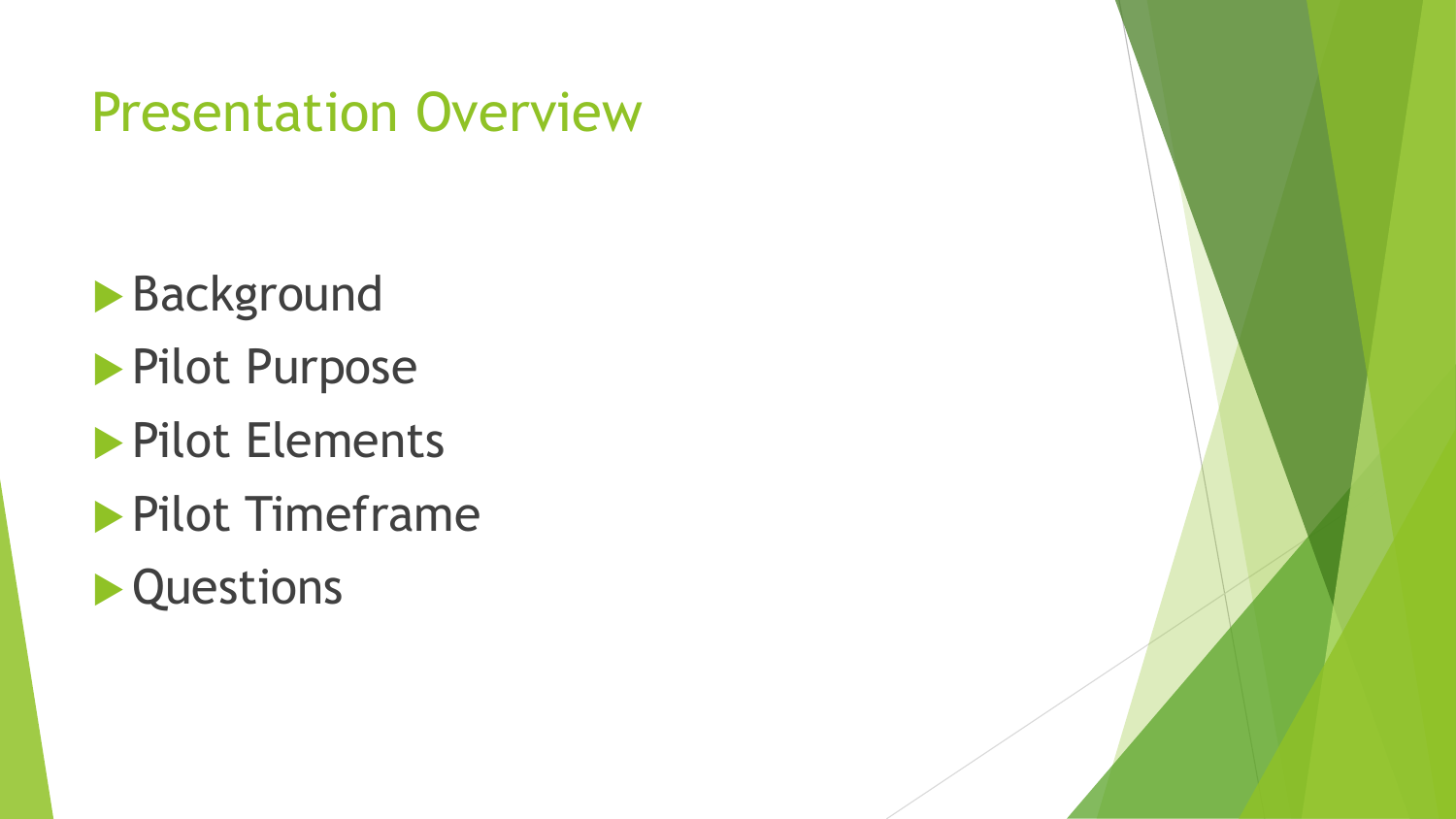## Spanish Labeling : Background

- December 2009: Farmworker advocates petitioned EPA to require pesticide labeling to be in English and Spanish
- EPA published FR Notice requesting input from affected stakeholders: state lead agencies, pesticide registrants, farmworker and public health advocates, etc.
	- ▶ Comment period closed in June 2011
	- Over 200 comments received, many in favor, many with concerns
- Based on the input, OPP is developing a pilot program to assess the impact of having bilingual labels

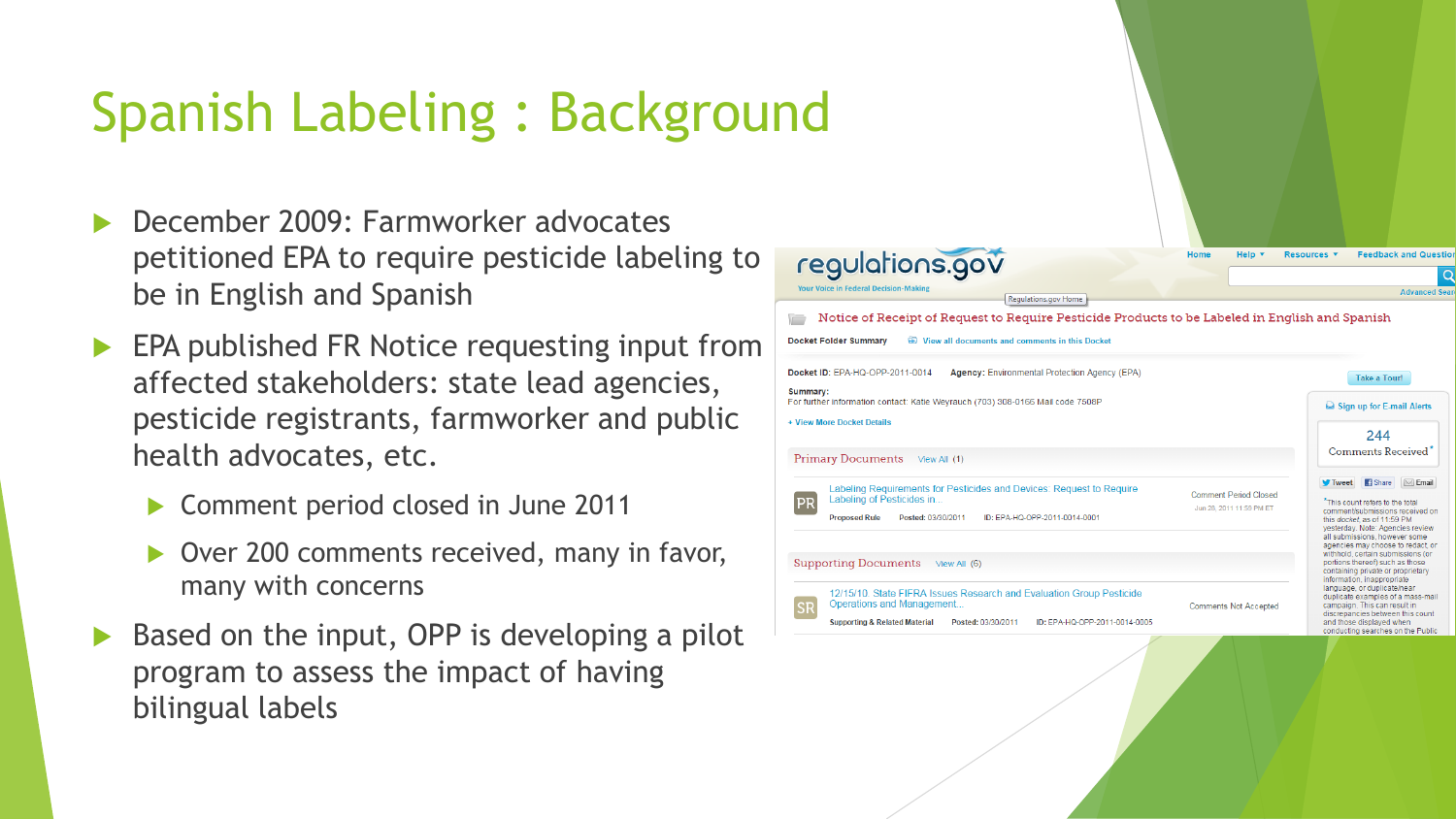## Spanish Labeling Pilot Purpose

- $\blacktriangleright$  Facilitate the translation of the human health precautionary language sections
	- Agricultural and lawncare/turf use pesticide products
- $\blacktriangleright$  To identify registrations issues
- $\blacktriangleright$  To identify costs to companies and the states
- $\blacktriangleright$  To identify benefits of having bilingual labels in the field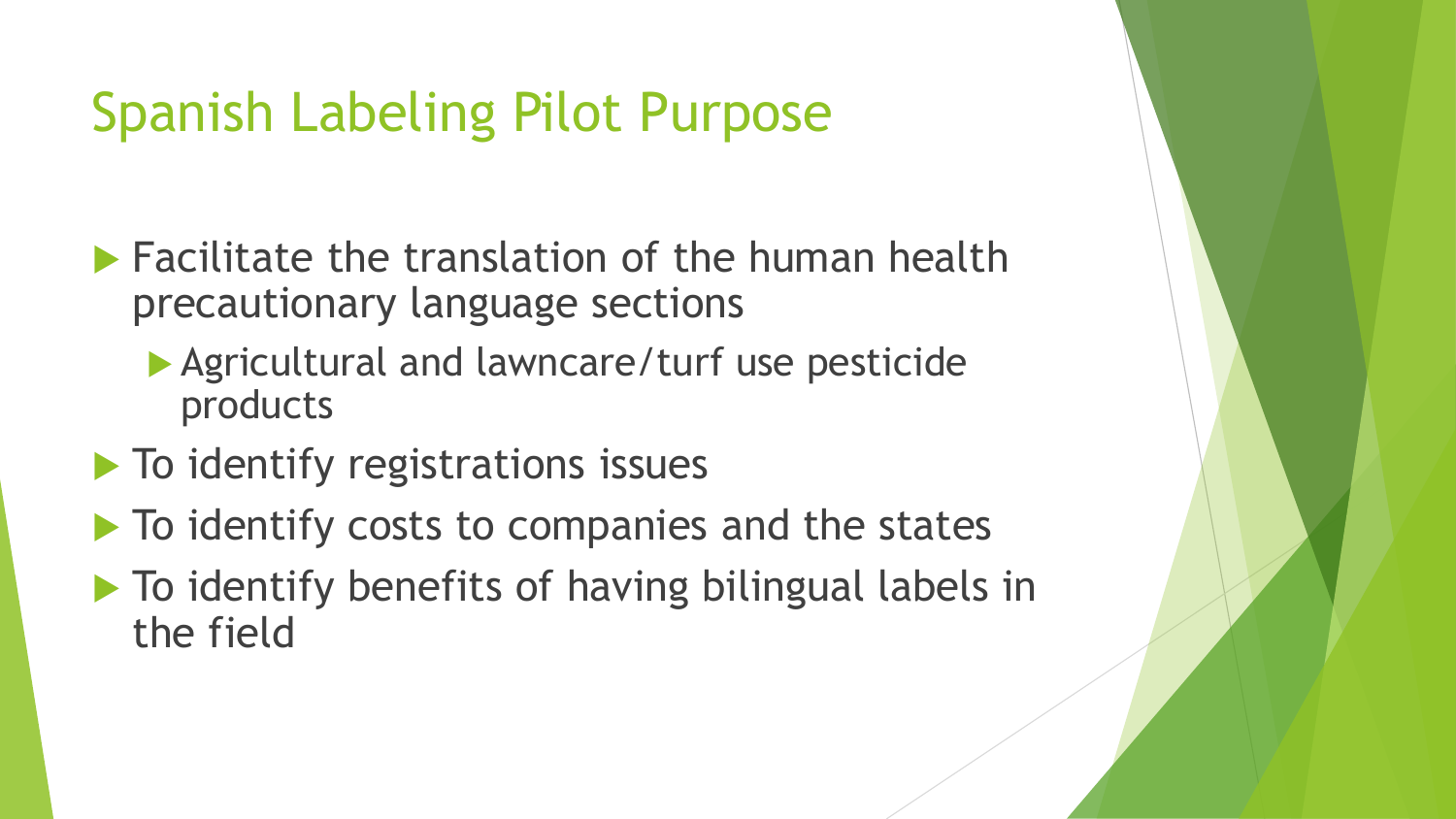## Spanish Labeling Pilot Elements

Translation Guide

### $\blacktriangleright$  Sections

- $\triangleright$  KOROC, RUP statement, signal word, first aid, precautionary statements, PPE, misuse statement
- Submission Guide
	- $\blacktriangleright$  Instructions for participation in pilot
	- Agricultural and lawncare/turf conventional pesticides

### Evaluation

- $\blacktriangleright$  Identify strengths and weaknesses of the pilot
	- ▶ Quality of translations
	- $\blacktriangleright$  Effectiveness in the field
	- **Registration or enforcement issues**

#### **Signal Word**

| English         | Spanish                                |
|-----------------|----------------------------------------|
| Caution         | Precaución<br>,,,,,,,,,,,,,,,,,,,,,,,, |
| Warning         | Aviso<br><u>www.www</u>                |
| Danger          | Peligro                                |
| Danger - Poison | Peligro - Veneno                       |

#### **First Aid**

| Ingestion treatment for acute oral toxicity categories 1, 2, and 3.<br>Not required for category $4 -$ may use statements below. |                                                |  |
|----------------------------------------------------------------------------------------------------------------------------------|------------------------------------------------|--|
| English                                                                                                                          | Spanish                                        |  |
| First Aid                                                                                                                        | <b>Primeros Auxilios</b>                       |  |
| If swallowed:                                                                                                                    | Si se ingiere:                                 |  |
| - Call a poison control center or doctor                                                                                         | -Consulte a un centro de envenenamientos o a   |  |
| immediately for treatment advice.                                                                                                | un médico para consejo de tratamiento.         |  |
| - Have person sip a glass of water if able to                                                                                    | - Si la persona puede tragar, haga que beba un |  |
| swallow.                                                                                                                         | vaso de agua lentamente.                       |  |
| - Do not induce vomiting unless told to by a                                                                                     | - No induzca el vómito a menos que asi se lo   |  |
| poison control center or doctor.                                                                                                 | indique un centro de envenenamientos o un      |  |

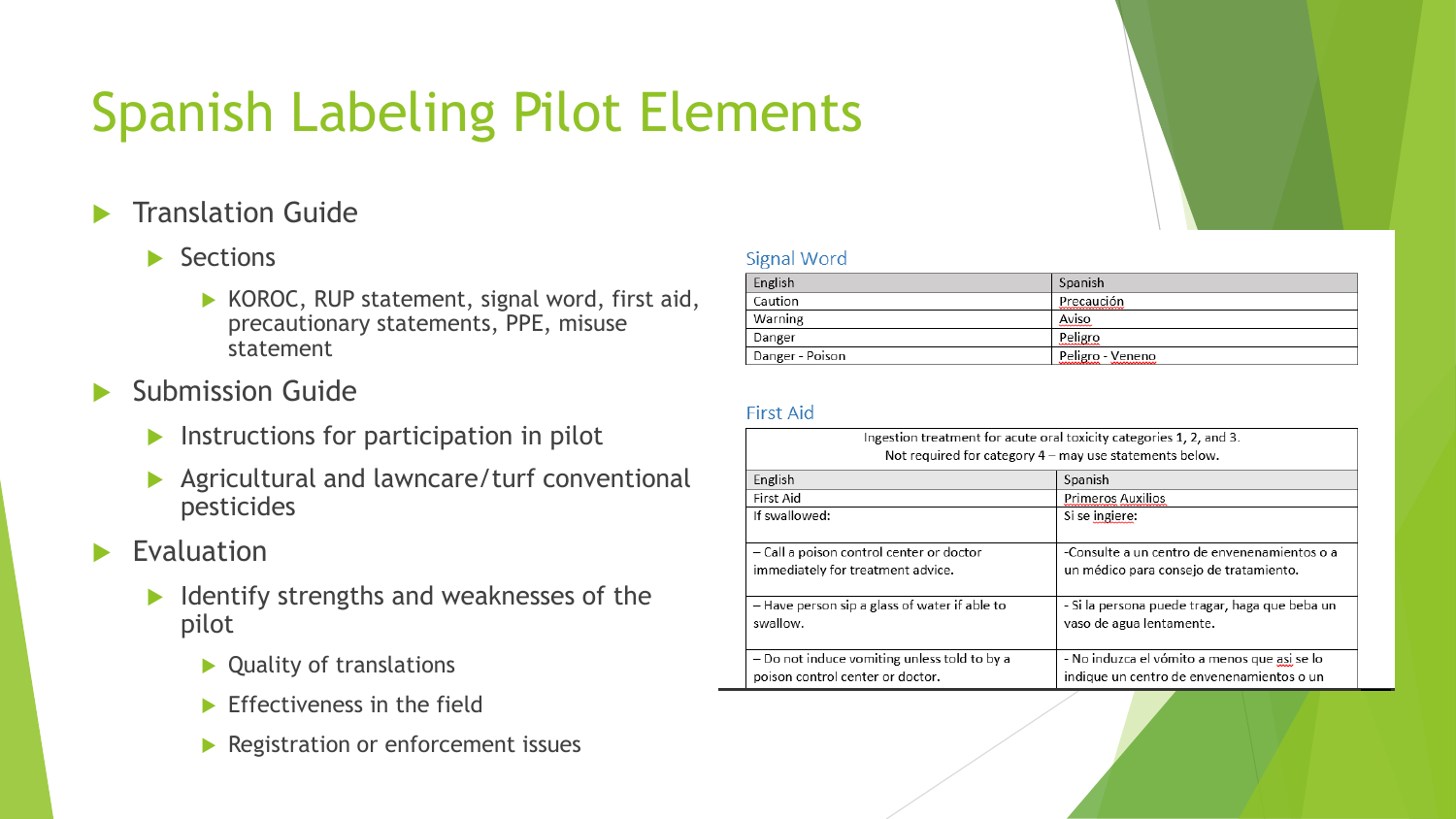## Spanish Labeling Pilot Timeframe

- ▶ Currently under development
- Launch FY 2015
- ▶ Pilot will span several years
- **Path forwarded will** be decided after evaluation of the pilot



### **PRODUCT**

42.0%

.58.0%

100.0%

**ACTIVE INGREDIENT:** Ingredient..

**OTHER INGREDIENTS** TOTAL:

#### **KEEP OUT OF REACH OF CHILDREN**

#### **DANGER - PELIGRO**

Si usted no entiende la etiqueta, busque a alguien para que se la explique a usted en detalle<br>(If you do not understand the label, find someone to explain it to you in detail.)

|                         | <b>FIRST AID</b>                                                                                                                                                             |
|-------------------------|------------------------------------------------------------------------------------------------------------------------------------------------------------------------------|
| If on skin or clothing: | Take off contaminated clothing.                                                                                                                                              |
|                         | Rinse skin immediately with plenty of water for 15-20 minutes.<br>٠                                                                                                          |
|                         | Call a poison control center or doctor for treatment advice.<br>٠                                                                                                            |
| If in eyes:             | Hold eye open and rinse slowly and gently with water for 15-20 minutes.<br>٠                                                                                                 |
|                         | Remove contact lenses, if present, after the first 5 minutes, then continue rinsing eye.<br>٠                                                                                |
|                         | Call a poison control center or doctor for treatment advice.<br>٠                                                                                                            |
| If inhaled:             | Move person to fresh air.<br>٠                                                                                                                                               |
|                         | If person is not breathing, call 911 or an ambulance, then give artificial respiration, preferably<br>٠                                                                      |
|                         | mouth-to-mouth if possible.                                                                                                                                                  |
|                         | Call a poison control center or doctor for further treatment advice.<br>٠                                                                                                    |
| If swallowed:           | Call a poison control center or doctor immediately for treatment advice.<br>٠                                                                                                |
|                         | Have a person sip a glass of water if able to swallow.<br>٠                                                                                                                  |
|                         | Do not induce vomiting unless told to do so by a poison control center or doctor.                                                                                            |
|                         | Do not give anything by mouth to an unconscious person.                                                                                                                      |
|                         | <b>EMERGENCY INFORMATION</b>                                                                                                                                                 |
|                         | Have the product container or label with you when calling a poison control center or doctor, or going for treatment.<br>FOR THE FOLLOWING EMERGENCIES, PHONE 24 HOURS A DAY: |

#### PESTICIDA DE USO RESTRINGIDO DEBIDO A TOXCIDAD AGUDA POR INHALACIÓN EN HUMANOS. Para la venta al por menor a aplicadores autorizados or personas que estén bajo su directa supervision y únicamente para los usos detallados en la certificación de aplicador autorizado

### **PRODUCT**

| <b>INGREDIENTE ACTIVO:</b> |  |
|----------------------------|--|
|                            |  |
| <b>INGREDIEN</b>           |  |
| . <del>.</del>             |  |

#### MANTENER FUERA DEL ALCANCE DE LOS NIÑOS **DANGER - PELIGRO**

Si usted no entiende la etiqueta, busque a alguien para que se la explique a usted en detalle

| PRIMEROS AUXILIOS                     |                                                                                                                                                                                                                                                                                                                                                                   |  |
|---------------------------------------|-------------------------------------------------------------------------------------------------------------------------------------------------------------------------------------------------------------------------------------------------------------------------------------------------------------------------------------------------------------------|--|
| Contacto con la piel o<br>la ropa:    | Quitese la ropa contaminada.<br>٠<br>Enjuague la piel inmediatamente con bastante agua por 15-20 minutos.<br>٠<br>Llame al centro de envenenamiento o a su médico para consejo de tratamiento.<br>٠                                                                                                                                                               |  |
| Si entra en contacto<br>con los ojos: | Mantenga los ojos abiertos y enjuage con agua lentamente, con cuidado, durante 15 a 20<br>٠<br>minutos. Si hay lentes de contacto, retirelos después de los primeros 5 minutos, luego<br>continue enjuagando los ojos.<br>Llame al centro de envenenamiento o a su médico para consejo de tratamiento.<br>٠                                                       |  |
| Si es inhalado:                       | Mueva la persona al aire fresco.<br>٠<br>Si la persona no está respirando llame al 911 o una ambulancia, luego dé respiración<br>٠<br>artificial, preferible de boca a boca, si es posible.<br>Llame al centro de envenenamientos para consejo de más tratamiento.<br>٠                                                                                           |  |
| Si se ingiere:                        | Llame a un médico o a un centro de envenenamientos para obtener asesoramiento sobre el<br>٠<br>tratamiento.<br>Si la persona puede tragar, haga que beba a tragos un vaso de agua.<br>٠<br>No induzca el vómito a menos que así se lo indique un médico o un centro de<br>٠<br>envenenamiento<br>No administre nada por boca a una persona que no está conciente. |  |
|                                       | NUMERO DE TELÉFONO PARA URGENCIAS                                                                                                                                                                                                                                                                                                                                 |  |